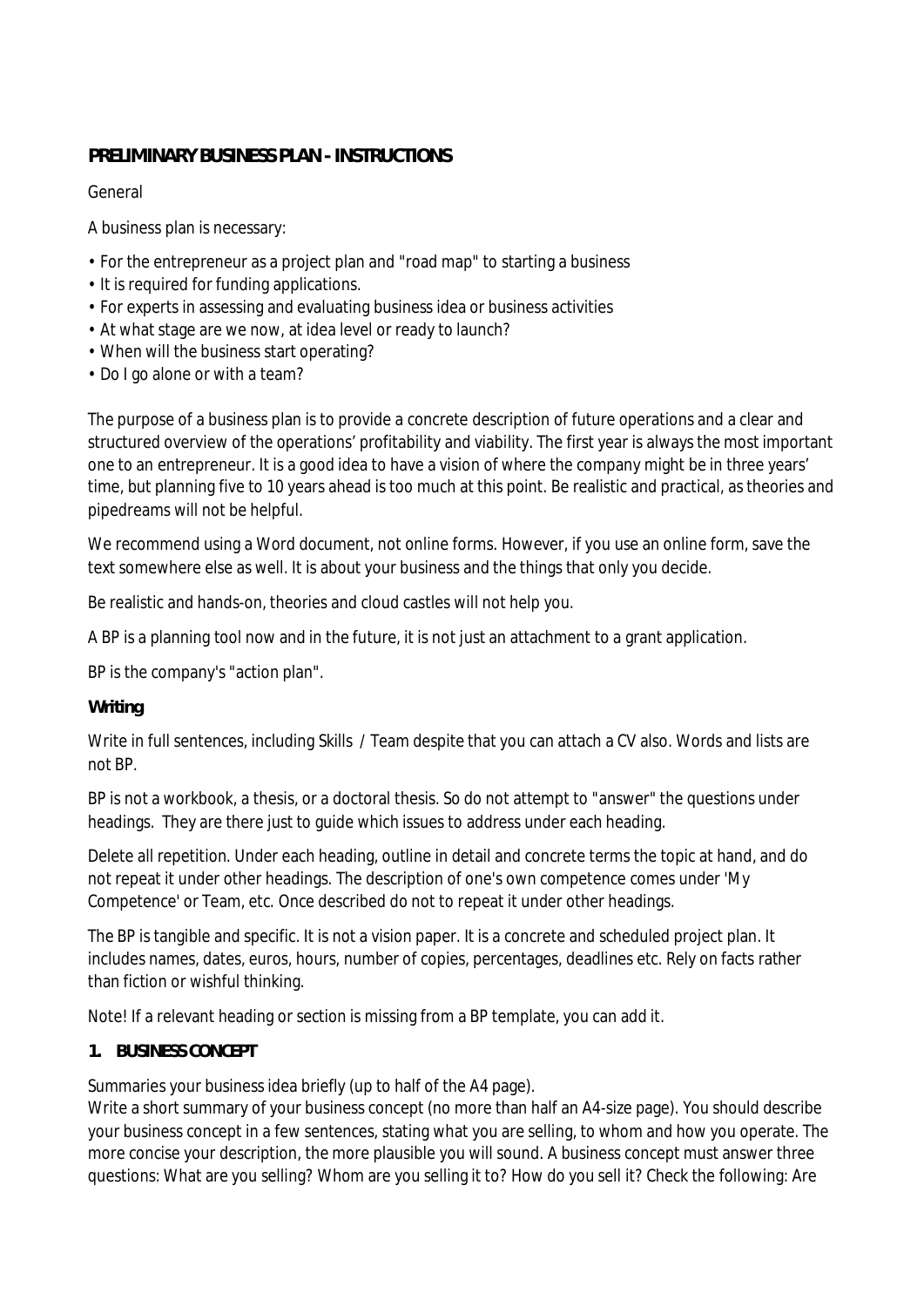you able to explain in one minute in a non-technical way to a person previously unfamiliar to you why your company exists and what it does?

*Check: Can you explain to a stranger in one minute why the business exists and what it does?*

# **2. SKILLS/TEAM**

Being an entrepreneur is based on two skill sets: entrepreneurial skills and professional skills. Entrepreneurial skills: Things that will benefit you as an entrepreneur are key here. These include having a systematic approach and skills in marketing and sales, being interested in your company's finances and figures and having any previous experience in running a company.

Professional skills: What skills and knowledge do you have? Professional expertise and qualifications are usually the most important ones. Alternatively, you may have gained your skills through hobbies or daily activities. What sort of networks do you have and how do you intend to take advantage of them in your business operations?

*Check. Are you knowledgeable enough, do you have expertise to run a business and do you have supporting network?*

## **3. SWOT (S = Strengths, W = Weaknesses, O = Opportunities, T = Threats)**

Identify the following factors for your operations: Strengths (internal) – Opportunities (external) Weaknesses (internal) – Threats (external). You can analyze yourself, your team, your business operations and your services and products. Be honest with yourself and try to view things from various angles.

*Check: Have you taken all of the aspects in every category into account? Take advantage of your network and request their input, if necessary*

## **4. PRODUCT/SERVICE/PRODUCTIFICATION/SERVICE DESIGN**

Productisation focuses on the customers and their needs, and aims to provide added value to the customers.

It makes sense that you productize your products or services to match the needs of your potential customers. This will help them decide to buy from you.

What have you done to identify your potential customer groups and their consumer behavior?

How have you found out about possible customer groups and their purchasing behaviour? What products or services do you offer your customers? Have you considered how you can build different product and service packages from these and how they differ from competitors' products and services?

Describe your company's services or products in the section Product or Services. Include pricing unit and the prices, service or product description.

What products or services are you offering to your customers? Have you considered how to turn them into different types of product and service packages and how these packages might differ from the products and services of your competitors? Productisation helps your company stand out and establish its own brand. Have you thought about the image that you want to create for your company with your product? Successful productisation makes pricing, sales and marketing easier. It will also allow you to reach your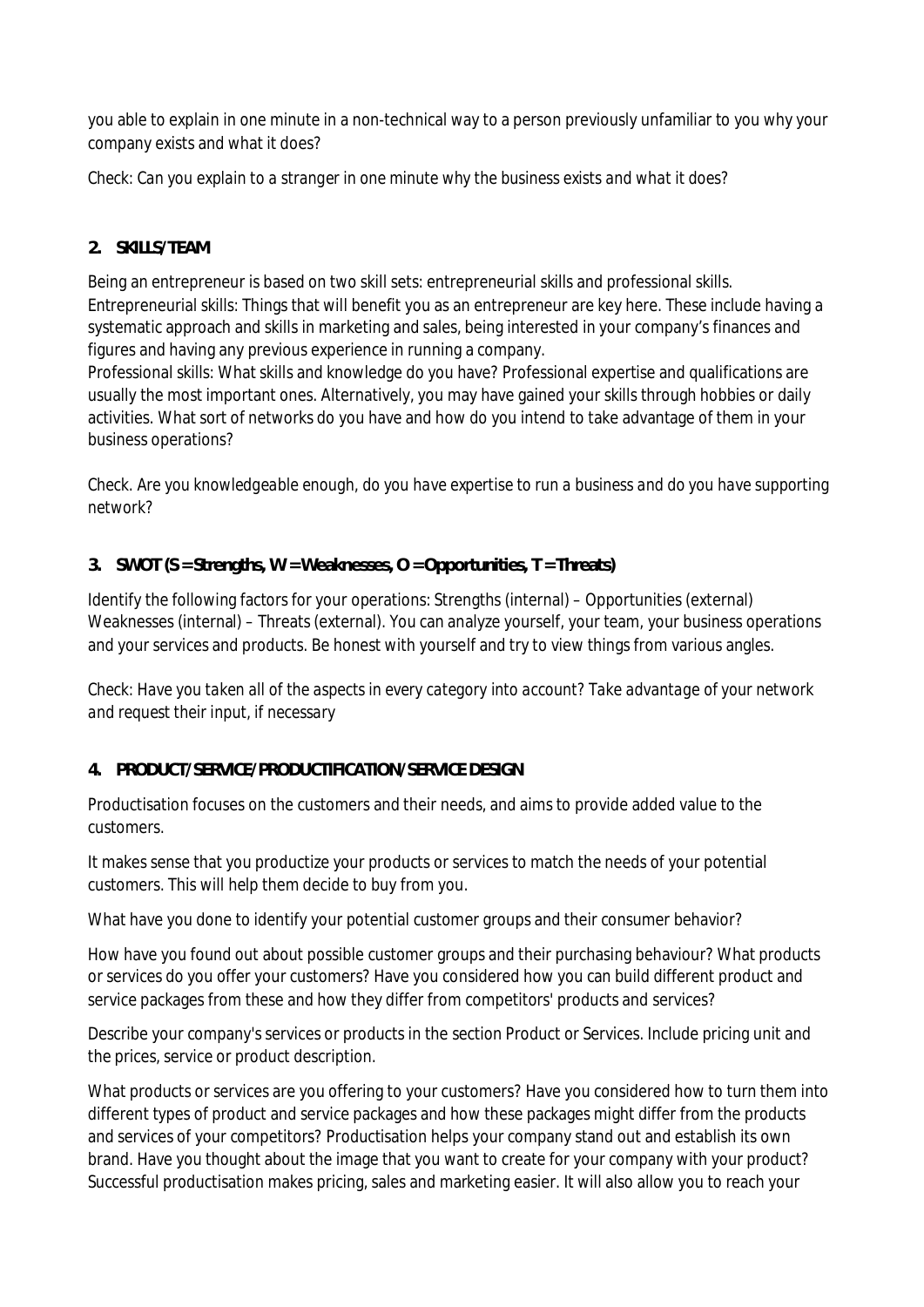targets more efficiently, saving valuable time. Changing your prices later is difficult, so it pays to do the calculations carefully. What is the pricing based on for you and/or your customers? Price is one of the factors affecting a decision to buy, but it is not the only one. Price affects profitability: Every euro your company earns from its products/services will increase its profitability.

*Check: Does every product of your company have: a name, product or service description, benefits, and a price?*

## **5. CUSTOMERS**

It is important that an entrepreneur is familiar with their customers: what are their expectations, which features of a product or service do they value and which features do they not consider particularly significant? Explain what your main target groups are and think about why they buy your products.

It makes sense to group your B2B clients, for example according to: business sector, size and/or location and values. If your target group consists of business clients, try to describe them and identify why each of them buys your services. You can group consumer customers based on the following, for example: age and gender, values and consumer habits, income level, education level, family size or place of residence.

If your target group consists of consumer customers, try to describe them and identify why each target group buys your services. Target groups Group 1 Group 2 Group 3 , etc. Detailed description. Who and why? An entrepreneur must have a balanced set of skills, products and customers. This will provide the company with an edge (=unbeatable expertise) over its competitors. Please also factor in: the number of customers you expect to reach within different customer groups. Who is the payer, the purchaser and the end user?

*Check: Do you have clearly defined target groups for marketing? How many paying customers do you have in each target groups? Do you know the size of an average purchase?*

## **6. MARKET ANALYSIS**

Before launching a business, you should assess the market situation, and how companies on your market operate. Analyze the situation: How well acquainted are you with the current market situation? What level of demand is there for your products and services? Which direction is the sector headed in the next two years? What sort of seasonal fluctuation does your sector experience? What have you done to assess and identify the situation?

The market analysis should demonstrate that you have subject matter expertise and knowledgeable of the market. It describes the structure of the sector, its size in euros, and future trends.

*Check. Are you familiar with the operating models and rules in the industry or market sector? Is your intended launch timing ideal and for instance high season of the target market?*

#### **7. COMPETITORS**

It is important to know the competitors, their products and operating models. Analyze other companies, their products/services and operations.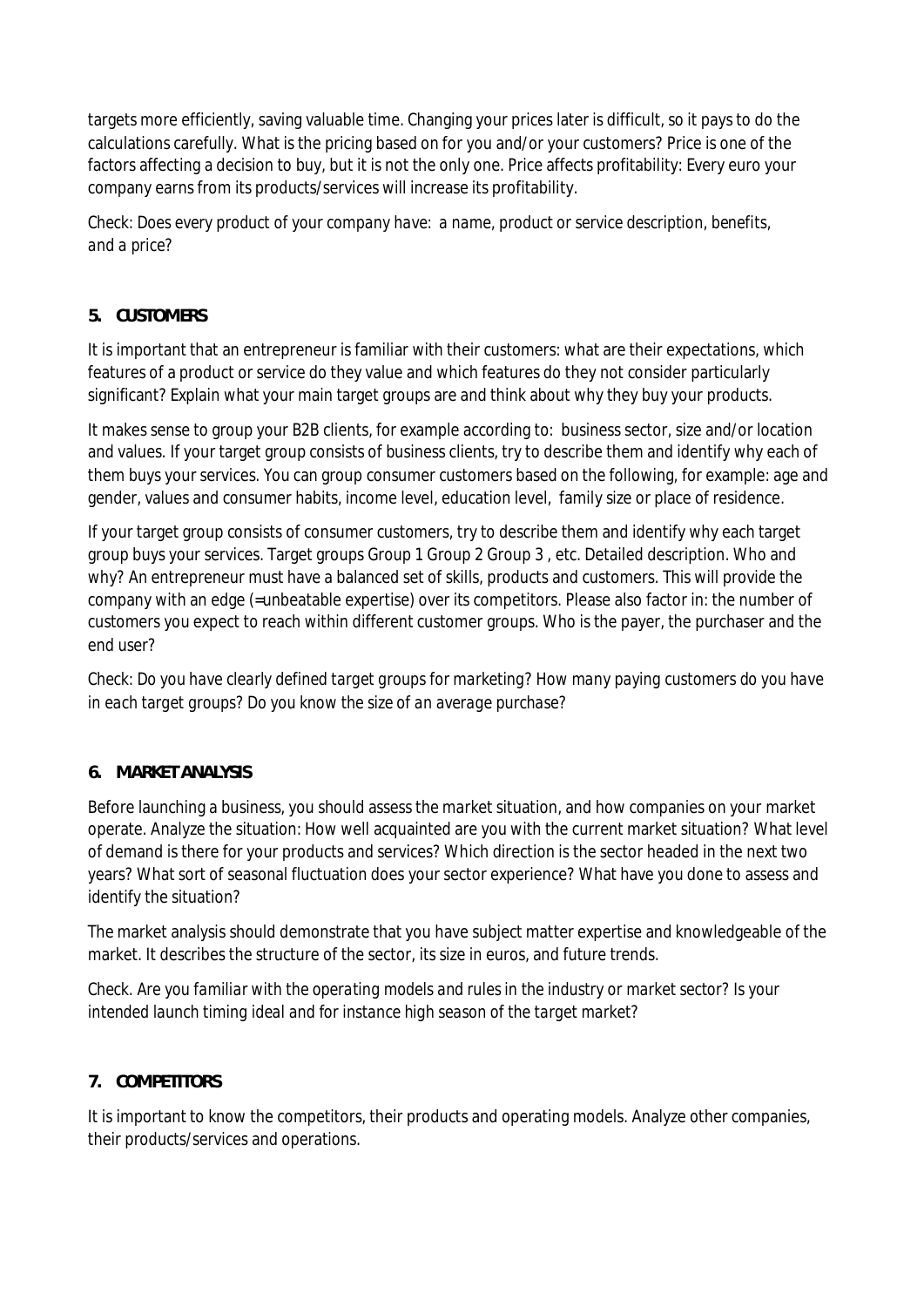An entrepreneur or a business should differ from its competitors by value-add to its potential customers that allows more flexibility in pricing, which means better financial results. Use the following questions to identify and describe your competitors. Explain who your 3–5 main competitors are and why. How do your competitors' products or services differ from competitors? Study their pricing, delivery times, brands, customer satisfaction rates, etc. How do the competitors promote their sales? Which marketing and sales tools do they use? Keeping an eye on a competitor's marketing and sales promotion measures is useful. What does your company do similarly and what does your company do differently or even better than competitors do? Is it possible to collaborate with your competitors (e.g. subcontracting)?

Do a Competitor analysis by 3-5 naming competitors, including website links and the description of their operations. After each competitor, it is not necessary to write "My company is better because...." The competitor analysis explains how the company may differ from companies that are already operating.

*Check: Can you name at least three main competitors? Why would a customer buy from your company and not from your competitor, and vice versa? Can you describe your competitive edge in practical terms?*

## **8. VISION/OBJECTIVES**

When launching a business venture, you should set measurable goals for your company or yourself for the first year. You can further divide the first year into two six-month segments, or any other periods that best suit your field of operations. Potential measurable elements include turnover, profitability, references, how well known your company is, your own income level, number of clicks, etc.

The first year is always the most important for the entrepreneur. It is beneficial to have a vision for 3 years, the plans for 5-10 years may be too distance at this point.

Because BP is a tool, it includes measurable, numerical business-defined goals for the next 6 to 12 months. These may include e.g. turnover, profitability, number of customers, loyal customers, clicks, followers, etc.

*Check. Have you selected a few key factors that you can measure? What are your goals for the first year and where do you want to be in three years after launching?*

## **9. MARKETING PLAN**

Once you have made a productisation plan, complete with prices, and have clearly identified your customer target groups, you can reach your customers with correctly targeted marketing. Target your marketing at different customer groups using the right channels at the right time.

Knowing your goal and being familiar with your target groups will allow you to determine the marketing measures you should take, making their implementation easier. Studying your competitors will also provide you with tips on how to carry out your marketing.

Use the following questions to help you plan and execute your marketing measures: What do you want to achieve through marketing, e.g. increasing the number of customers, increasing sales volumes, increasing customer awareness of your company and/or creating a brand? What are your measurable marketing goals for the first 6 and 12 months? How many customers do you have to reach in order to meet your marketing goals? What is your marketing budget for the next 6 and 12 months? Which marketing channels can best reach your target groups? When will you use fliers or advertisements, or will you take part in business expos and other events? Social media in general means nothing, and instead you must identify its different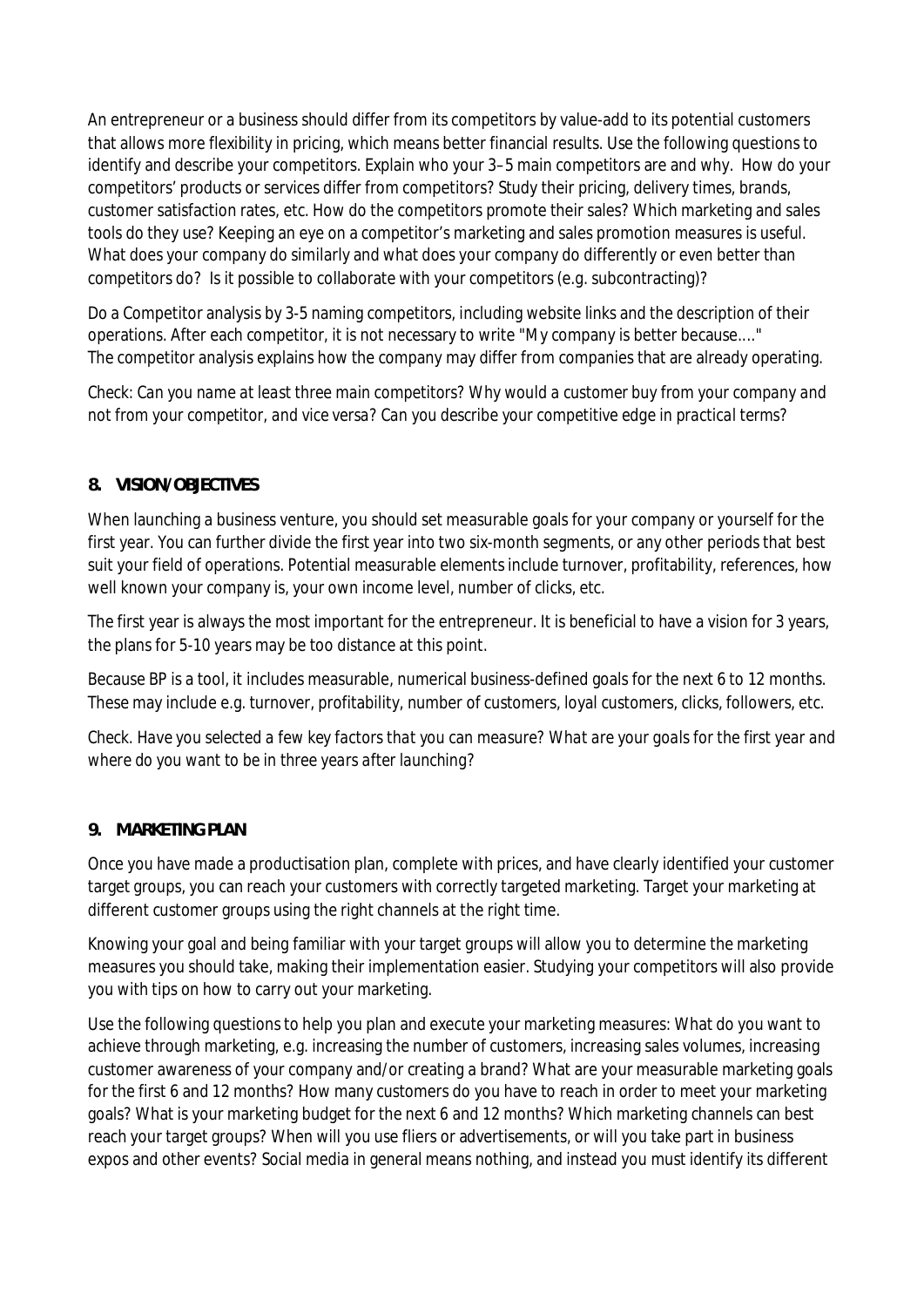channels and consider which ones you want to use, why, when and using what sort of themes? How and with which indicators are you monitoring your marketing results?

Target different customer segments through appropriate different marketing channels at the right time. You can reach different customer groups through different channels and possibly through different messages. Competition analysis provides tips on marketing.

You should schedule the marketing plan for 6 to 12 months ahead, preferably as budgeted action points for each customer segment for different marketing channels. The marketing actions take place at a certain time and cost something. 'I use Social media' is not a marketing plan. Which parameters do you use to measure the marketing plan?

*Check: Do you know what measures you are taking before starting a business and in the early stage of running the business (e.g. building websites and search engine-friendly content, utilizing networks)? Have you planned and scheduled these measures? Do you know which marketing channels best reaches your audience? Have you carefully designed and scheduled your output through different channels?*

#### **10. SALES PLAN**

Successful sales determines whether a business will survive. Once you have defined product design, pricing, customers, and competitive advantages, a sales plan is possible.

Knowing what your productisation process, pricing, customer target groups and competitive edge are will allow you to plan and conduct your sales considerably more efficiently. Create a weekly and monthly sales calendar for yourself. This will provide a direction and a solid framework for systematic sales efforts. Your sales plan should include goals that you can clearly measure. If your target group is business clients, calculate the number of companies you must gain as your clients in order for your operations to be profitable. Make a list of potential B2B clients and plan when to contact them

If your target group consists of consumers, think whether it is possible to reach them through other companies and operators. Make a list of potential partners and plan when to contact them.

A sales plan is not a sales wishes or sales targets. A sales plan is a concrete action plan of the measures taken to acquire paying customers. For example sending offers or emails, phone calls and appointments per month, etc.

*Check: Have you created your sales calendar? Calculate the number of calls, emails or meetings you must have per week/month in order to reach your sales goal.*

## **11. PRODUCTION, LOGISTICS, PERMITS, WAY TO OPERATE**

If the company's operations involve production, logistics, premises or permits, then you must explain them all be in detail. How to produce, where, with what equipment, who transports and what does it costs, etc.?

## **12. YOUR COMPANY**

Consider what the most suitable business entity type for your operations is and why. Where will your company operate? Will you need a rental facility, business premises, an office, a warehouse, etc.? Consider also, what your company's vision is for the next three years. What will you aim to achieve and how can you